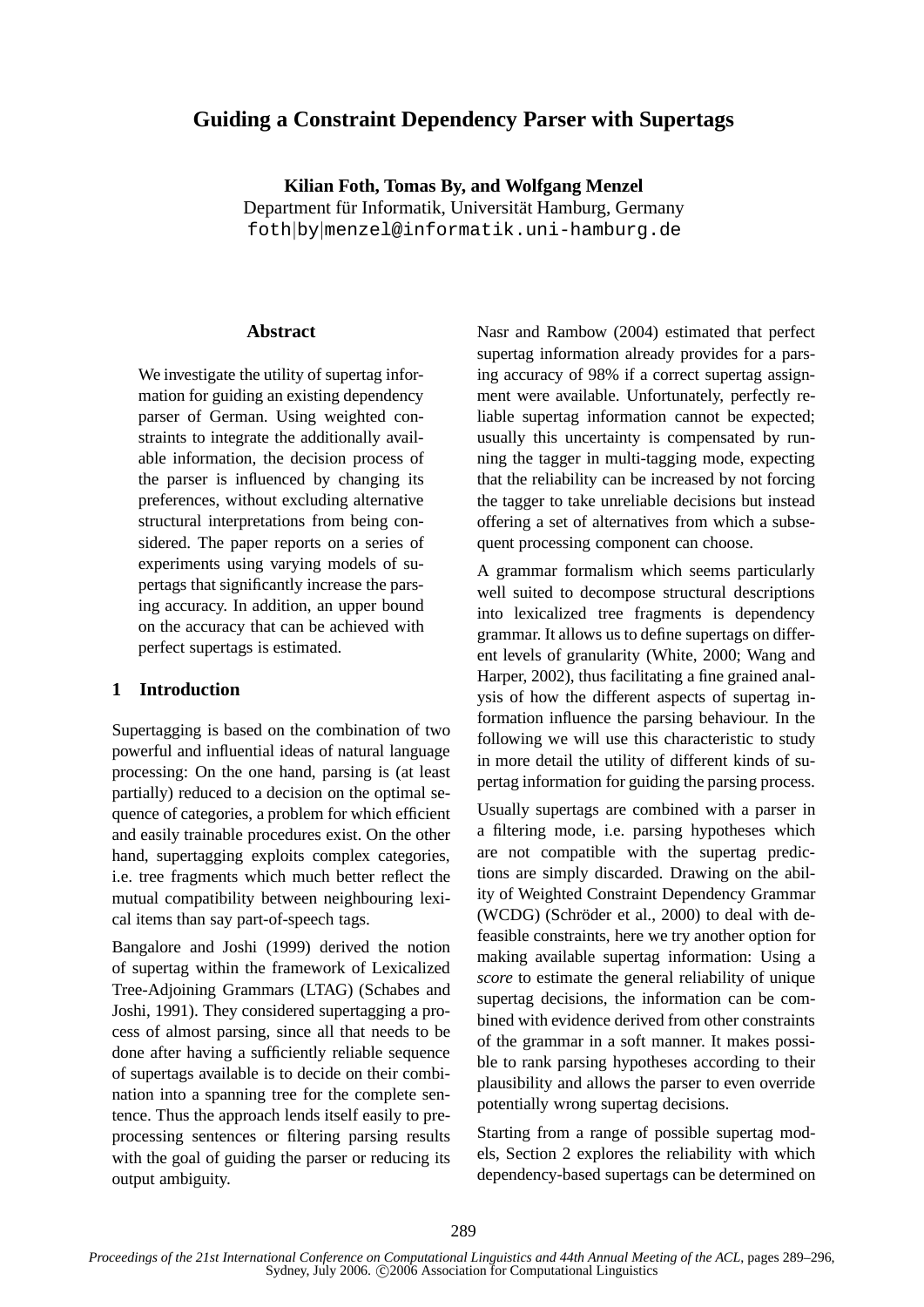

Figure 1: Dependency tree for sentence 19601 of the NEGRA corpus.

different levels of granularity. Then, Section 3 describes how supertags are integrated into the existing parser for German. The complex nature of supertags as we define them makes it possible to separate the different structural predictions made by a single supertag into components and study their contributions independently (c.f. Section 4). We can show that indeed the parser is robust enough to tolerate supertag errors and that even with a fairly low tagger performance it can profit from the additional, though unreliable information.

### **2 Supertagging German text**

In defining the nature of supertags for dependency parsing, a trade-off has to be made between expressiveness and accuracy. A simple definition with very small number of supertags will not be able to capture the full variety of syntactic contexts that actually occur, while an overly expressive definition may lead to a tag set that is so large that it cannot be accurately learnt from the training data. The local context of a word to be encoded in a supertag could include its edge label, the attachment direction, the occurrence of obliga- $\text{tory}^1$  or of all dependents, whether each predicted dependent occurs to the right or to the left of the word, and the relative order among different dependents. The simplest useful task that could be asked of a supertagger would be to predict the dependency relation that each word enters. In terms of the WCDG formalism, this means associating each word at least with one of the syntactic labels that decorate dependency edges, such as SUBJ or DET; in other words, the supertag set would be identical to the label set. The example sentence

"Es mag sein, daß die Franzosen kein schlüssiges Konzept für eine echte Partnerschaft besitzen."

(Perhaps the French do not have a viable concept for a true partnership.)

if analyzed as in Figure 1, would then be described by a supertag sequence beginning with EXPL S AUX ...

Following (Wang and Harper, 2002), we further classify dependencies into Left (L), Right (R), and No attachments (N), depending on whether a word is attached to its left or right, or not at all. We combine the label with the attachment direction to obtain composite supertags. The sequence of supertags describing the example sentence would then begin with  $EXPL/R$  S/N  $AUX/L$  ...

Although this kind of supertag describes the role of each word in a sentence, it still does not specify the entire local context; for instance, it associates the information that a word functions as a subject only with the subject and not with the verb that takes the subject. In other words, it does not predict the relations *under* a given word. Greater expressivity is reached by also encoding the labels of these relations into the supertag. For instance, the word 'mag' in the example sentence is modified by an expletive (EXPL) on its left side and by an auxiliary (AUX) and a subject clause (SUBJC) dependency on its right side. To capture this extended local context, these labels must be encoded into the supertag. We add the local context of a word to the end of its supertag, separated with the delimiter +. This yields the expression  $S/N+AUX$ , EXPL, SUBJC. If we also want to express that the EXPL precedes the word but the AUX follows it, we can instead add two new fields to the left and to the right of the supertag, which leads to the new supertag EXPL+S/N+AUX, SUBJC.

Table 1 shows the annotation of the example us-

<sup>&</sup>lt;sup>1</sup>The model of German used here considers the objects of verbs, prepositions and conjunctions to be obligatory and most other relations as optional. This corresponds closely to the set of needs roles of (Wang and Harper, 2002).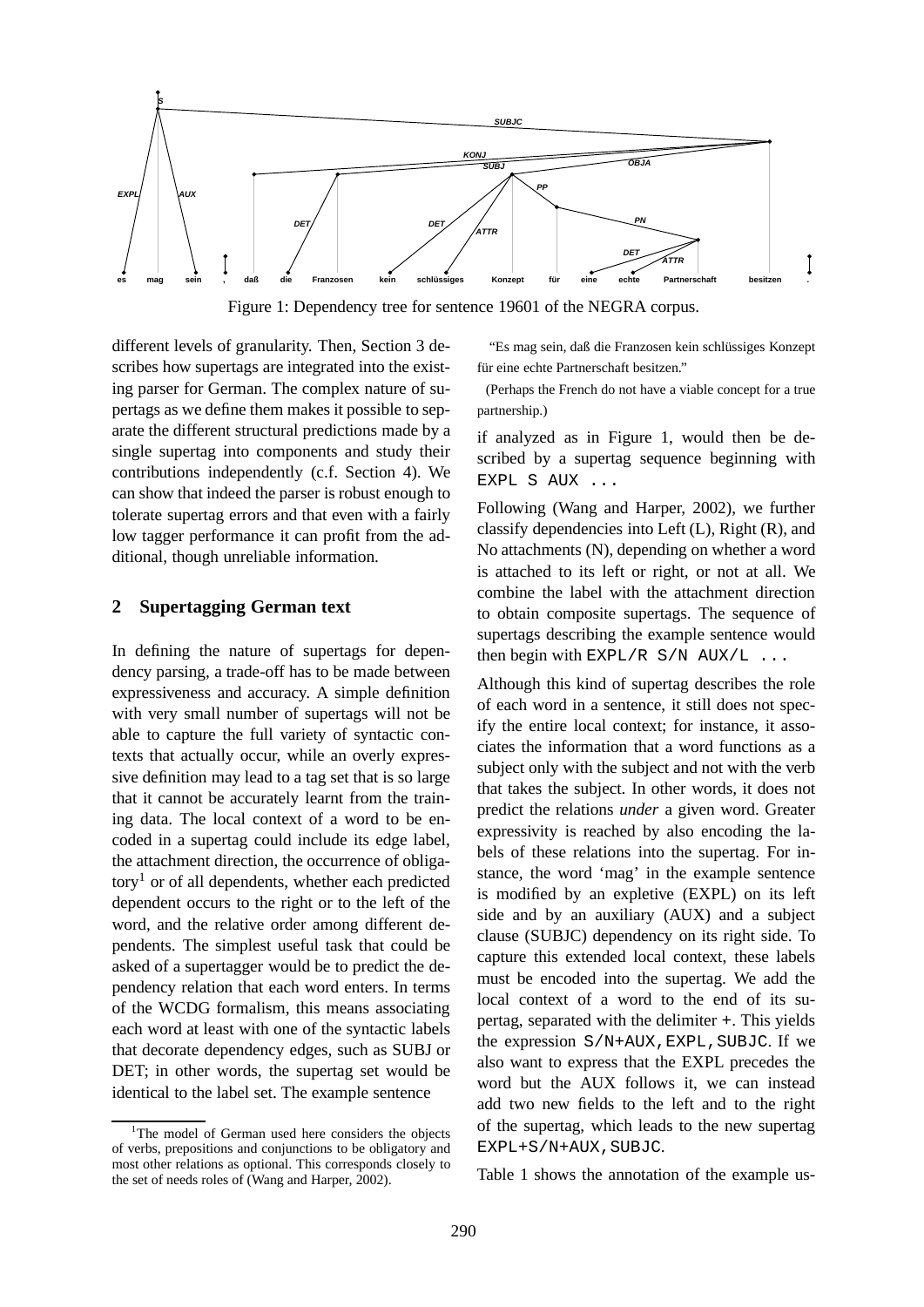| Word          | Supertag model J          |
|---------------|---------------------------|
| es            | $+EXPL/R+$                |
| mag           | EXPL+S/N+AUX,SUBJC        |
| sein          | $+AIIX/L+$                |
| ۰             | $+/\mathbf{N}+$           |
| daß           | $+$ KONJ/R $+$            |
| die           | $+$ DET/R $+$             |
| Franzosen     | $DEF+SUBJ/R+$             |
| kein          | $+$ DET/R $+$             |
| schlüssiges   | $+ATTR/R+$                |
| Konzept       | ATTR.DET+OBJA/R+PP        |
| für           | $+PP/L+PN$                |
| eine          | $+$ DET/R $+$             |
| echte         | $+ATTR/R+$                |
| Partnerschaft | ATTR, DET+PN/L+           |
| besitzen      | KONJ, OBJA, SUBJ+SUBJC/L+ |
|               | $+/\mathrm{N}+$           |

Table 1: An annotation of the example sentence

| <b>ST</b> |     |      | Prediction of             |     | #tags | Super-   | Com-     |
|-----------|-----|------|---------------------------|-----|-------|----------|----------|
| mo-       |     |      | label direc- depen- order |     |       | tag      | ponent   |
| del       |     | tion | dents                     |     |       | accuracy | accuracy |
| А         | yes | no   | none                      | no  | 35    | 84.1%    | 84.1%    |
| B         | yes | yes  | none                      | no  | 73    | 78.9%    | 85.7%    |
| C         | yes | no   | oblig.                    | no  | 914   | 81.1%    | 88.5%    |
| D         | yes | yes  | oblig.                    | no  | 1336  | 76.9%    | 90.8%    |
| Е         | yes | no   | oblig.                    | yes | 1465  | 80.6%    | 91.8%    |
| F         | yes | yes  | oblig.                    | yes | 2026  | 76.2%    | 90.9%    |
| G         | yes | no   | all                       | no  | 6858  | 71.8%    | 81.3%    |
| H         | yes | yes  | all                       | no  | 8684  | 67.9%    | 85.8%    |
| I         | yes | no   | all                       | yes | 10762 | 71.6%    | 84.3%    |
|           | yes | yes  | all                       | yes | 12947 | 67.6%    | 84.5%    |

Table 2: Definition of all supertag models used.

ing the most sophisticated supertag model. Note that the notation  $+EXPL/R$  explicitly represents the fact that the word labelled EXPL has no dependents of its own, while the simpler EXPL/R made no assertion of this kind. The extended context specification with two + delimiters expresses the complete set of dependents of a word and whether they occur to its left or right. However, it does not distinguish the order of the left or right dependents among each other (we order the labels on either side alphabetically for consistency). Also, duplicate labels among the dependents on either side are not represented. For instance, a verb with two post-modifying prepositions would still list PP only once in its right context. This ensures that the set of possible supertags is finite. The full set of different supertag models we used is given in Table 2. Note that the more complicated models G, H, I and J predict all dependents of each word, while the others predict obligatory dependents only, which should be an easier task.

To obtain and evaluate supertag predictions, we used the NEGRA and TIGER corpora (Brants et al., 1997; Brants et al., 2002), automatically trans-

formed into dependency format with the freely available tool DepSy (Daum et al., 2004). As our test set we used sentences 18,602–19,601 of the NEGRA corpus, for comparability to earlier work. All other sentences (59,622 sentences with 1,032,091 words) were used as the training set. For each word in the training set, the local context was extracted and expressed in our supertag notation. The word/supertag pairs were then used to train the statistical part-of-speech tagger TnT (Brants, 2000), which performs trigram tagging efficiently and allows easy retraining on different data. However, a few of TnT's limitations had to be worked around: since it cannot deal with words that have more than 510 different possible tags, we systematically replaced the rarest tags in the training set with a generic 'OTHER' tag until the limit was met. Also, in tagging mode it can fail to process sentences with many unknown words in close succession. In such cases, we simply ran it on shorter fragments of the sentence until no error occurred. Fewer than 0.5% of all sentences were affected by this problem even with the largest tag set.

A more serious problem arises when using a stochastic process to assign tags that partially predict structure: the tags emitted by the model may contradict each other. Consider, for instance, the following supertagger output for the previous example sentence:

es: +EXPL/R+ mag: +S/N+AUX,SUBJC sein: PRED+AUX/L+ ...

The supertagger correctly predicts that the first three labels are EXPL, S, and AUX. It also predicts that the word 'sein' has a preceding PRED complement, but this is impossible if the two preceding words are labelled EXPL and S. Such contradictory information is not fatal in a robust system, but it is likely to cause unnecessary work for the parser when some rules demand the impossible. We therefore decided simply to ignore context predictions when they contradict the basic label predictions made for the same sentence; in other words, we pretend that the prediction for the third word was just  $+AUX/L+$  rather than PRED+AUX/L+. Up to 13% of all predictions were simplified in this way for the most complex supertag model.

The last columns of Table 2 give the number of different supertags in the training set and the performance of the retrained TnT on the test set in single-tagging mode. Although the number of oc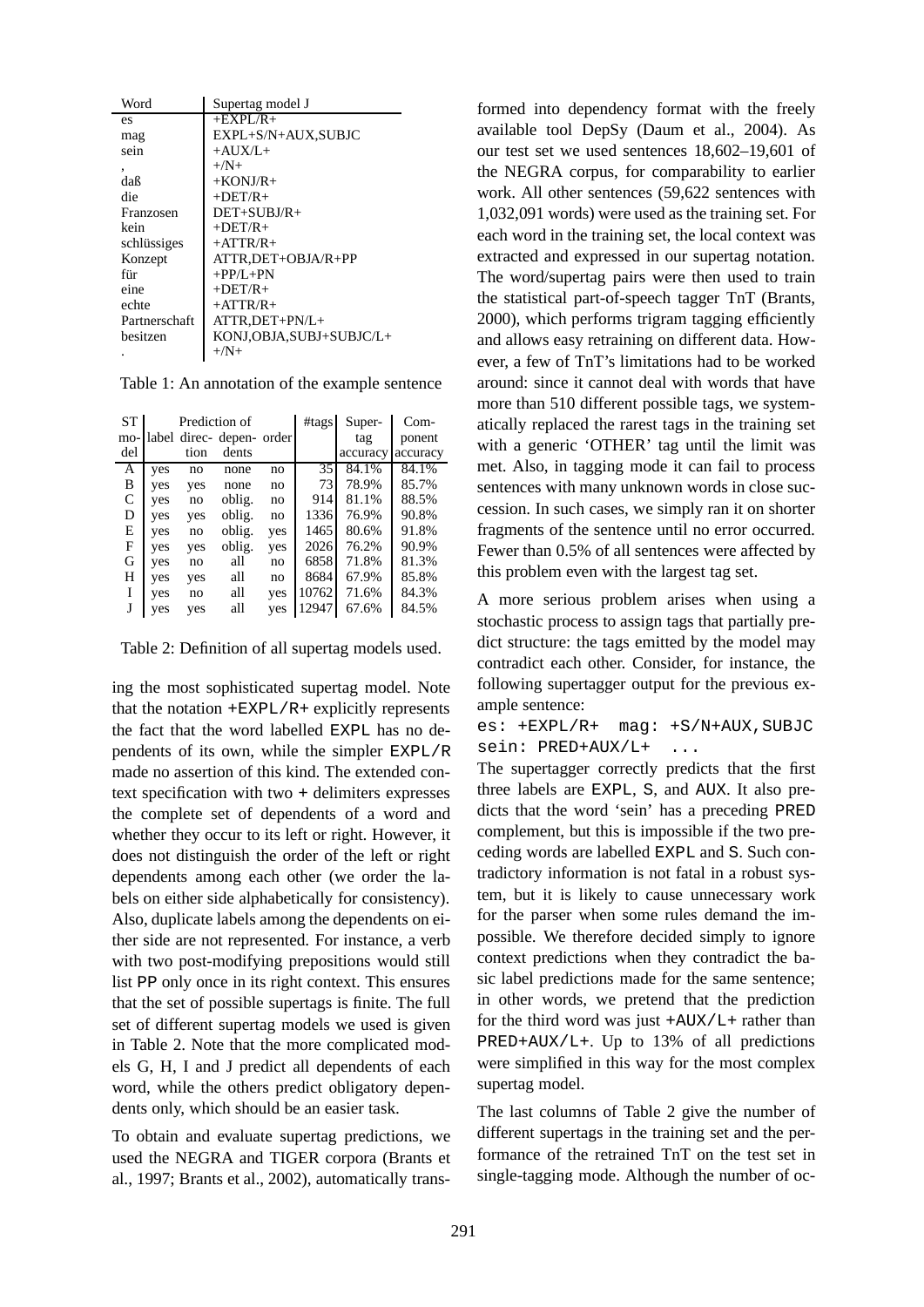curring tags rises and the prediction accuracy falls with the supertag complexity, the correlation is not absolute: It seems markedly easier to predict supertags with complements but no direction information (C) than supertags with direction information but no complements (B), although the tag set is larger by an order of magnitude. In fact, the prediction of attachment direction seems much more difficult than that of undirected supertags in every case, due to the semi-free word order of German. The greater tag set size when predicting complements of each words is at least partly offset by the contextual information available to the *n*-gram model, since it is much more likely that a word will have, e.g., a 'SUBJ' complement when an adjacent 'SUBJ' supertag is present.

For the simplest model A, all 35 possible supertags actually occur, while in the most complicated model J, only 12,947 different supertags are observed in the training data (out of a theoretically possible  $10^{24}$  for a set of 35 edge labels). Note that this is still considerably larger than most other reported supertag sets. The prediction quality falls to rather low values with the more complicated models; however, our goal in this paper is not to optimize the supertagger, but to estimate the effect that an imperfect one has on an existing parser. Altogether most results fall into a range of 70–80% of accuracy; as we will see later, this is in fact enough to provide a benefit to automatic parsing.

Although supertag accuracy is usually determined by simply counting matching and nonmatching predictions, a more accurate measure should take into account how many of the individual predictions that are combined into a supertag are correct or wrong. For instance, a word that is attached to its left as a subject, is preceded by a preposition and an attributive adjective, and followed by an apposition would bear the supertag PP,ATTR+SUBJ/L+APP. Since the prepositional attachment is notoriously difficult to predict, a supertagger might miss it and emit the slightly different tag ATTR+SUBJ/L+APP. Although this supertag is technically wrong, it is in fact much more right than wrong: of the four predictions of label, direction, preceding and following dependents, three are correct and only one is wrong. We therefore define the *component accuracy* for a given model as the ratio of correct predictions among the possible ones, which results in a value of 0.75 rather than 0 for the example prediction. The component accuracy of the supertag model J e. g. is in fact 84.5% rather than 67.6%. We would expect the component accuracy to match the effect on parsing more closely than the supertag accuracy.

## **3 Using supertag information in WCDG**

*Weighted Constraint Dependency Grammar* (WCDG) is a formalism in which declarative constraints can be formulated that describe well-formed dependency trees in a particular natural language. A grammar composed of such constraints can be used for parsing by feeding it to a constraint-solving component that searches for structures that satisfy the constraints.

Each constraint carries a numeric score or *penalty* between 0 and 1 that indicates its importance. The penalties of all instances of constraint violations are multiplied to yield a score for an entire analysis; hence, an analysis that satisfies all rules of the WCDG bears the score 1, while lower values indicate small or large aberrations from the language norm. A constraint penalty of 0, then, corresponds to a hard constraint, since every analysis that violates such a constraint will always bear the worst possible score of 0. This means that of two constraints, the one with the *lower* penalty is more important to the grammar.

Since constraints can be soft as well as hard, parsing in the WCDG formalism amounts to multidimensional optimization. Of two possible analyses of an utterance, the one that satisfies more (or more important) constraints is always preferred. All knowledge about grammatical rules is encoded in the constraints that (together with the lexicon) constitute the grammar. Adding a constraint which is sensitive to supertag predictions will therefore change the objective function of the optimization problem, hopefully leading to a higher share of correct attachments. Details about the WDCG parser can be found in (Foth and Menzel, 2006).

A grammar of German is available (Foth et al., 2004) that achieves a good accuracy on written German input. Despite its good results, it seems probable that the information provided by a supertag prediction component could improve the accuracy further. First, because the optimization problem that WCDG defines is infeasible to solve exactly, the parser must usually use incomplete,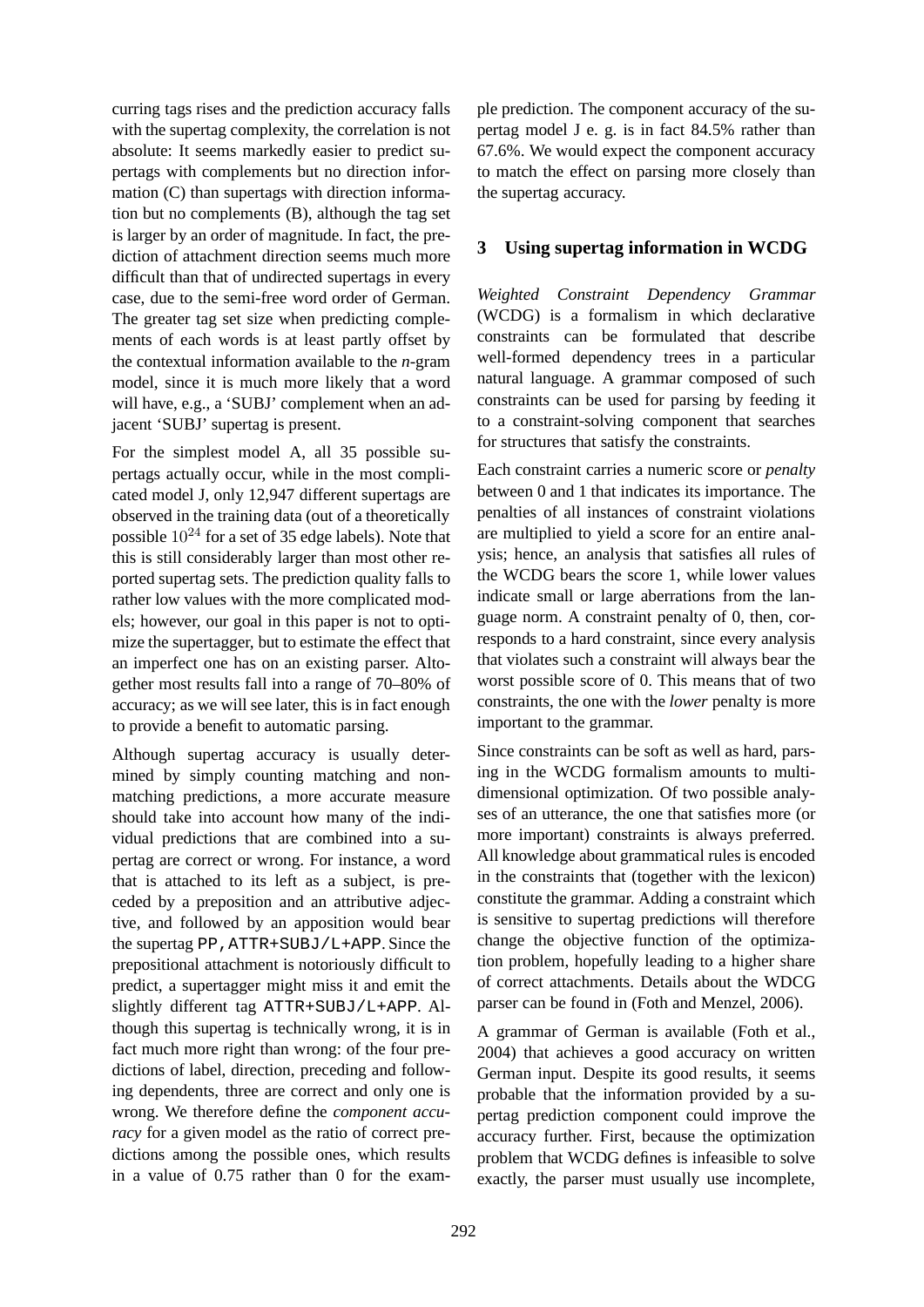heuristic algorithms to try to compute the optimal analysis. This means that it sometimes fails to find the correct analysis even if the language model accurately defines it, because of search errors during heuristic optimization. A component that makes specific predictions about local structure could guide the process so that the correct alternative is tried first in more cases, and help prevent such search errors. Second, the existing grammar rules deal mainly with structural compatibility, while supertagging exploits patterns in the sequence of words in its input, i. e. both models contribute complementary information. Moreover, the parser can be expected to profit from supertags providing highly lexicalized pieces of information.

|              | Supertag | Component |                     | Parsing accuracy |  |
|--------------|----------|-----------|---------------------|------------------|--|
| Model        | accuracy | accuracy  | unlabelled labelled |                  |  |
| baseline     |          |           | 89.6%               | 87.9%            |  |
| A            | 84.1%    | 84.1%     | 90.8%               | 89.4%            |  |
| В            | 78.9%    | 85.7%     | 90.6%               | 89.2%            |  |
| $\mathsf{C}$ | 81.1%    | 88.5%     | 91.0%               | 89.6%            |  |
| D            | 76.9%    | 90.8%     | 91.1%               | 89.8%            |  |
| E            | 80.6%    | 91.8%     | 90.9%               | 89.6%            |  |
| F            | 76.2%    | 90.9%     | 91.4%               | 90.0%            |  |
| G            | 71.8%    | 81.3%     | 90.8%               | 89.4%            |  |
| н            | 67.9%    | 85.8%     | 90.8%               | 89.4%            |  |
| T            | 71.6%    | 84.3%     | 91.8%               | 90.4%            |  |
|              | 67.6%    | 84.5%     | 91.8%               | 90.5%            |  |

Table 3: Influence of supertag integration on parsing accuracy.

|                    | Parsing accuracy |          |  |
|--------------------|------------------|----------|--|
| Constraint penalty | unlabelled       | labelled |  |
| 0.0                | 3.7%             | 3.7%     |  |
| 0.05               | 85.2%            | 83.5%    |  |
| 0.1                | 87.6%            | 85.7%    |  |
| 0.2                | 88.9%            | 87.3%    |  |
| 0.5                | 91.2%            | 89.5%    |  |
| 0.7                | 91.5%            | 90.1%    |  |
| 0.9                | 91.8%            | 90.5%    |  |
| 0.95               | 91.1%            | 89.8%    |  |
| 1.0                | 89.6%            | 87.9%    |  |

Table 4: Parsing accuracy depending on different strength of supertag integration.

To make the information from the supertag sequence available to the parser, we treat the complex supertags as a set of predictions and write constraints to prefer those analyses that satisfy them. The predictions of label and direction made by models A and B are mapped onto two constraints which demand that each word in the analysis should exhibit the predicted label and direction. The more complicated supertag models constrain the local context of each word further. Effectively, they predict that the specified dependents of

a word occur, and that no other dependents occur. The former prediction equates to an existence condition, so constraints are added which demand the presence of the predicted relation types under that word (one for left dependents and one for right dependents). The latter prediction disallows all other dependents; it is implemented by two constraints that test the edge label of each word-to-word attachment against the set of predicted dependents of the regent (again, separately for left and right dependents). Altogether six new constraints are added to the grammar which refer to the output of the supertagger on the current sentence.

Note that in contrast to most other approaches we do not perform multi-supertagging; exactly one supertag is assumed for each word. Alternatives could be integrated by computing the logical disjunctions of the predictions made by each supertag, and then adapting the new constraints accordingly.

## **4 Experiments**

We tested the effect of supertag predictions on a full parser by adding the new constraints to the WCDG of German described in (Foth et al., 2004) and re-parsing the same 1,000 sentences from the NEGRA corpus. The quality of a dependency parser such as this can be measured as the ratio of correctly attached words to all words (structural accuracy) or the ratio of the correctly attached and correctly labelled words to all words (labelled accuracy). Note that because the parser always finds exactly one analysis with exactly one subordination per word, there is no distinction between recall and precision. The structural accuracy without any supertags is 89.6%.

To determine the best trade-off between complexity and prediction quality, we tested all 10 supertag models against the baseline case of no supertags at all. The results are given in Table 3. Two observations can be made about the effect of the supertag model on parsing. Firstly, all types of supertag prediction, even the very basic model A which predicts only edge labels, improve the overall accuracy of parsing, although the baseline is already quite high. Second, the richer models of supertags appear to be more suitable for guiding the parser than the simpler ones, even though their own accuracy is markedly lower; almost one third of the supertag predictions according to the most compli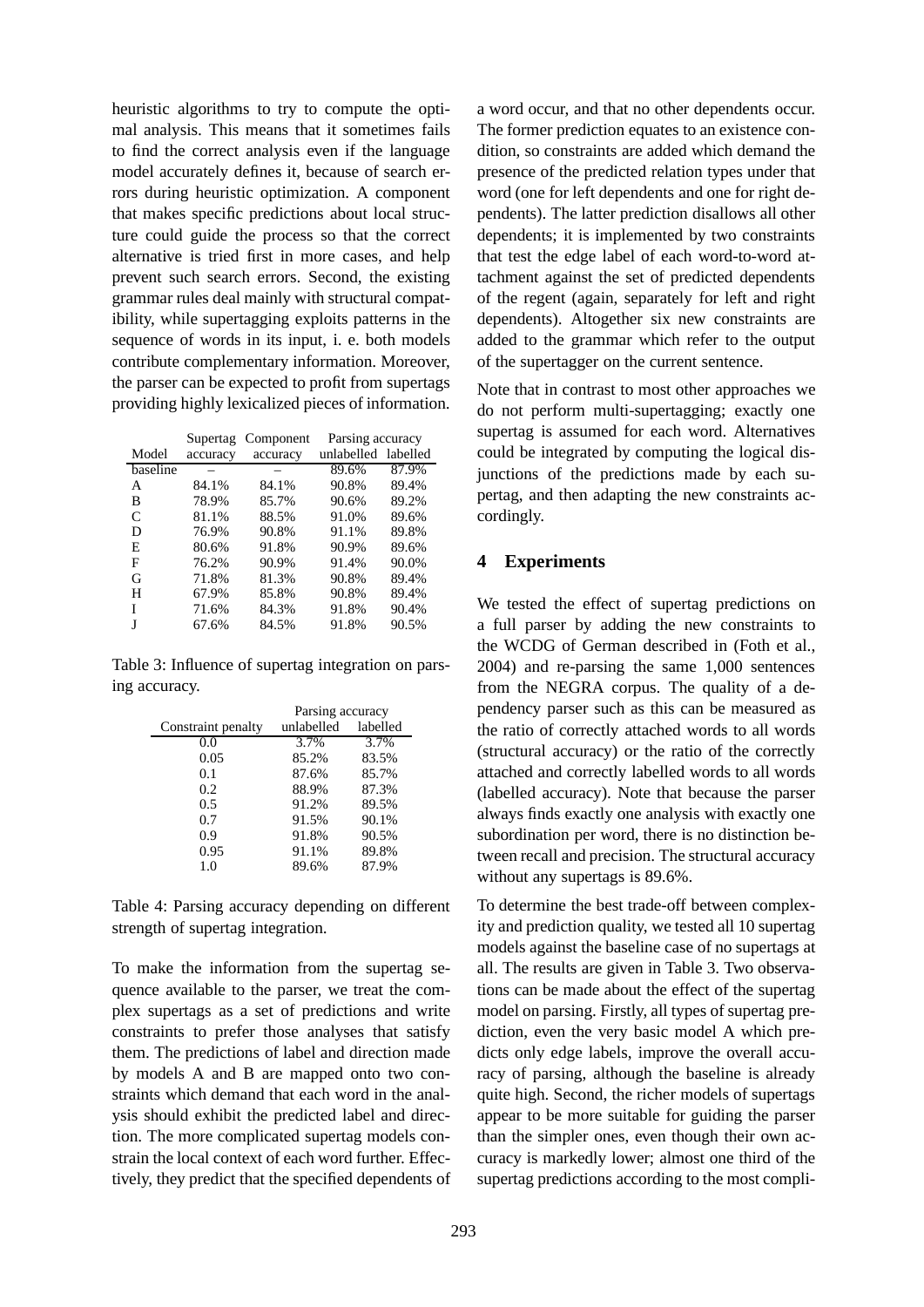cated definition J are wrong, but nevertheless their inclusion reduces the remaining error rate of the parser by over 20%.

This result confirms the assumption that if supertags are integrated as individual constraints, their component accuracy is more important than the supertag accuracy. The decreasing accuracy of more complex supertags is more than counterbalanced by the additional information that they contribute to the analysis. Obviously, this trend cannot continue indefinitely; a supertag definition that predicted even larger parts of the dependency tree would certainly lead to much lower accuracy by even the most lenient measure, and a prediction that is mostly wrong must ultimately degrade parsing performance. Since the most complex model J shows no parsing improvement over its successor I, this point might already have been reached.

The use of supertags in WCDG is comparable to previous work which integrated POS tagging and chunk parsing. (Foth and Hagenström,  $2002$ ; Daum et al., 2003) showed that the correct balance between the new knowledge and the existing grammar is crucial for successful integration. This is achieved by means of an additional parameter, modeling how trustworthy supertag predictions are considered. Its effect is shown in Table 4. As expected, making supertag constraints hard (with a value of 0.0) over-constrains most parsing problems, so that hardly any analyses can be computed. Other values near 0 avoid this problem but still lead to much worse overall performance, as wrong or even impossible predictions too often overrule the normal syntax constraints. The previously used value of 0.9 actually yields the best results with this particular grammar.

The fact that a statistical model can improve parsing performance when superimposed on a sophisticated hand-written grammar is of particular interest because the statistical model we used is so simple, and in fact not particularly accurate; it certainly does not represent the state of the art in supertagging. This gives rise to the hope that as better supertaggers for German become available, parsing results will continue to see additional improvements, i.e., future supertagging research will directly benefit parsing. The obvious question is how great this benefit might conceivably become under optimal conditions. To obtain this upper limit of the utility of supertags we repeated

| Supertag | Constraint penalty |                   |  |  |
|----------|--------------------|-------------------|--|--|
| model    | 0.9                | 0.0               |  |  |
| A        | 92.7% / 92.2%      | 94.0% / 94.0%     |  |  |
| B        | 94.3% / 93.7%      | $96.0\% / 96.0\%$ |  |  |
| C        | 92.8% / 92.4%      | 94.1% / 94.1%     |  |  |
| D        | 94.3% / 93.8%      | $96.0\% / 96.0\%$ |  |  |
| E        | 93.1% / 92.6%      | 94.3% / 94.3%     |  |  |
| F        | 94.6% / 94.1%      | $96.1\% / 96.1\%$ |  |  |
| G        | 94.2% / 93.7%      | 95.8% / 95.8%     |  |  |
| н        | 95.2% / 94.7%      | 97.4% / 97.4%     |  |  |
| L        | 97.1% / 96.8%      | 99.5% / 99.5%     |  |  |
| I        | 97.1% / 96.8%      | 99.6% / 99.6%     |  |  |

Table 5: Unlabelled and labelled parsing accuracy with a simulated perfect supertagger.

the process of translating each supertag into additional WCDG constraints, but this time using the test set itself rather than TnT's predictions.

Table 5 again gives the unlabelled and labelled parsing accuracy for all 10 different supertag models with the integration strengths of 0 and 0.9. (Note that since all our models predict the edge label of each word, hard integration of perfect predictions eliminates the difference between labelled und unlabelled accuracy.) As expected, an improved accuracy of supertagging would lead to improved parsing accuracy in each case. In fact, knowing the correct supertag would solve the parsing problem almost completely with the more complex models. This confirms earlier findings for English (Nasr and Rambow, 2004).

Since perfect supertaggers are not available, we have to make do with the imperfect ones that do exist. One method of avoiding some errors introduced by supertagging would be to reject supertag predictions that tend to be wrong. To this end, we ran the supertagger on its training set and determined the average component accuracy of each occurring supertag. The supertags whose average precision fell below a variable threshold were not considered during parsing as if the supertagger had not made a prediction. This means that a threshold of 100% corresponds to the baseline of not using supertags at all, while a threshold of 0% prunes nothing, so that these two cases duplicate the first and last line from Table 2.

As Table 6 shows, pruning supertags that are wrong more often than they are right results in a further small improvement in parsing accuracy: unlabelled syntax accuracy rises up to 92.1% against the 91.8% if all supertags of model J are used. However, the effect is not very noticeable, so that it would be almost certainly more useful to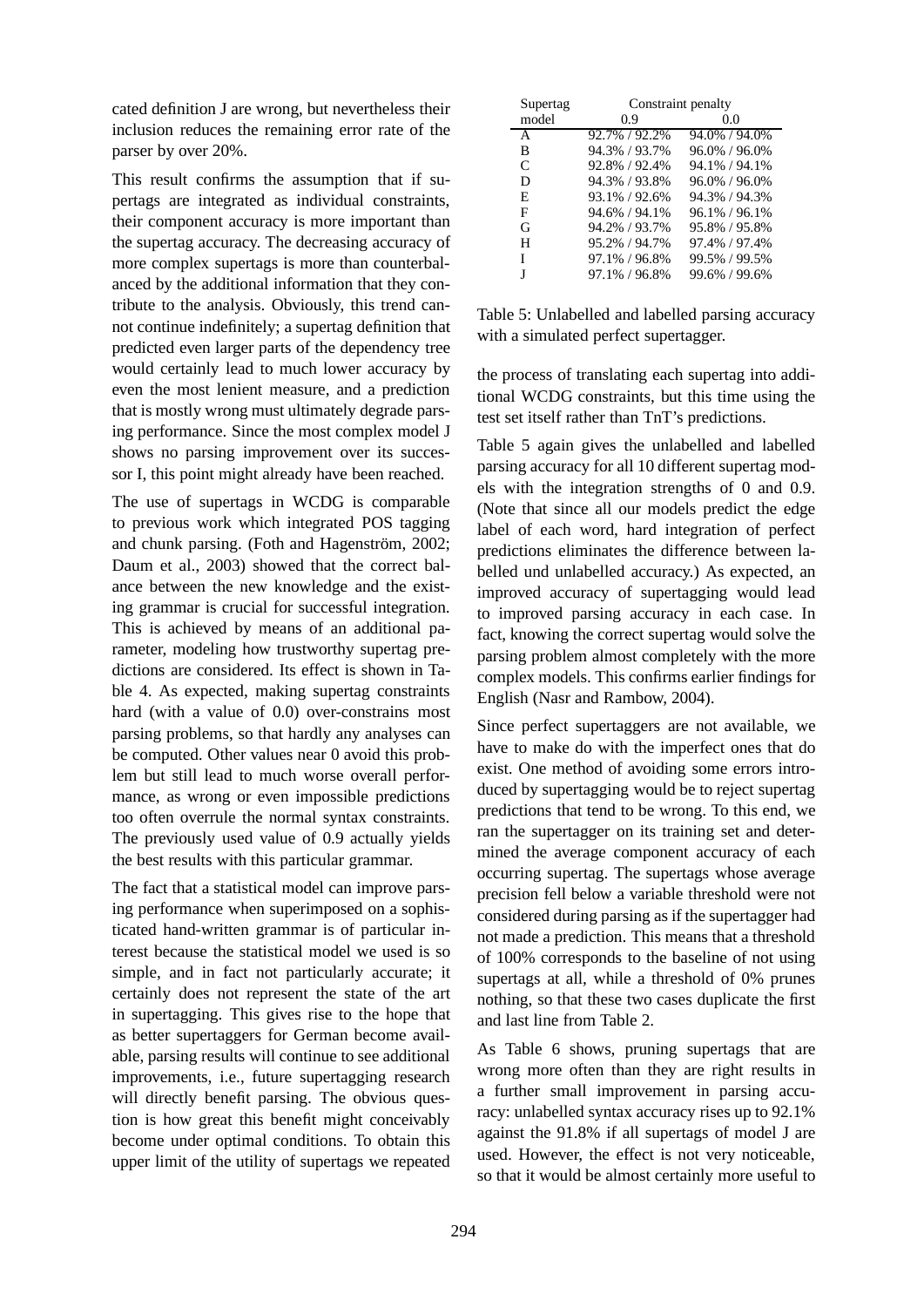|           | Parsing accuracy |          |  |
|-----------|------------------|----------|--|
| Threshold | unlabelled       | labelled |  |
| $0\%$     | 91.8%            | 90.5%    |  |
| 20%       | 91.8%            | 90.4%    |  |
| 40%       | 91.9%            | 90.5%    |  |
| 50%       | 92.0%            | 90.7%    |  |
| 60%       | 92.1%            | 91.0%    |  |
| 80%       | 91.4%            | 90.0%    |  |
| 100%      | 89.6%            | 87.9%    |  |

Table 6: Parsing accuracy with empirically pruned supertag predictions.

improve the supertagger itself rather than secondguess its output.

### **5 Related work**

Supertagging was originally suggested as a method to reduce lexical ambiguity, and thereby the amount of disambiguation work done by the parser. Sakar et al. (2000) report that this increases the speed of their LTAG parser by a factor of 26 (from 548k to 21k seconds) but at the price of only being able to parse 59% of the sentences in their test data (of 2250 sentences), because too often the correct supertag is missing from the output of the supertagger. Chen et al. (2002) investigate different supertagging methods as pre-processors to a Tree-Adjoining Grammar parser, and they claim a 1-best supertagging accuracy of 81.47%, and a 4 best accuracy of 91.41%. With the latter they reach the highest parser coverage, about three quarters of the 1700 sentences in their test data.

Clark and Curran (2004a; 2004b) describe a combination of supertagger and parser for parsing Combinatory Categorial Grammar, where the tagger is used to filter the parses produced by the grammar, before the computation of the model parameters. The parser uses an incremental method: the supertagger first assigns a small number of categories to each word, and the parser requests more alternatives only if the analysis fails. They report 91.4% precision and 91.0% recall of unlabelled dependencies and a speed of 1.6 minutes to parse 2401 sentences, and claim a parser speedup of a factor of 77 thanks to supertagging.

The supertagging approach that is closest to ours in terms of linguistic representations is probably (Wang and Harper, 2002; Wang and Harper, 2004) whose 'Super Abstract Role Values' are very similar to our model F supertags (Table 2). It is interesting to note that they only report between 328 and 791 SuperARVs for different corpora, whereas we have 2026 category F supertags. Part of the difference is explained by our larger label set: 35, the same as the number of model A supertags in table 2 against their 24 (White, 2000, p. 50). Also, we are not using the same corpus. In addition to determining the optimal SuperARV sequence in isolation, Wang and Harper (2002) also combine the SuperARV *n*-gram probabilities with a dependency assignment probability into a dependency parser for English. A maximum tagging accuracy of 96.3% (for sentences up to 100 words) is achieved using a 4-gram *n*-best tagger producing the 100 best SuperARV sequences for a sentence. The tightly integrated model is able to determine 96.6% of SuperARVs correctly. The parser itself reaches a labelled precision of 92.6% and a labelled recall of 92.2% (Wang and Harper, 2004).

In general, the effect of supertagging in the other systems mentioned here is to reduce the ambiguity in the input to the parser and thereby increase its speed, in some cases dramatically. For us, supertagging decreases the speed slightly, because additional constraints means more work for the parser, and because our supertagger-parser integration is not yet optimal. On the other hand it gives us better parsing accuracy. Using a constraint penalty of 0.0 for the supertagger integration (c.f. Table 5) does speed up our parser several times, but would only be practical with very high tagging accuracy. An important point is that for some other systems, like (Sarkar et al., 2000) and (Chen et al., 2002), parsing is not actually feasible without the supertagging speedup.

#### **6 Conclusions and future work**

We have shown that a statistical supertagging component can significantly improve the parsing accuracy of a general-purpose dependency parser for German. The error rate among syntactic attachments can be reduced by 24% over an already competitive baseline. After all, the integration of the supertagging results helped to reach a quality level which compares favourably with the state-of-the-art in probabilistic dependency parsing for German as defined with 87.34%/90.38% labelled/unlabelled attachment accuracy on this years shared CoNLL task by (McDonald et al., 2005) (see (Foth and Menzel, 2006) for a more detailed comparison). Although the statistical model used in our system is rather simple-minded, it clearly captures at least some distributional char